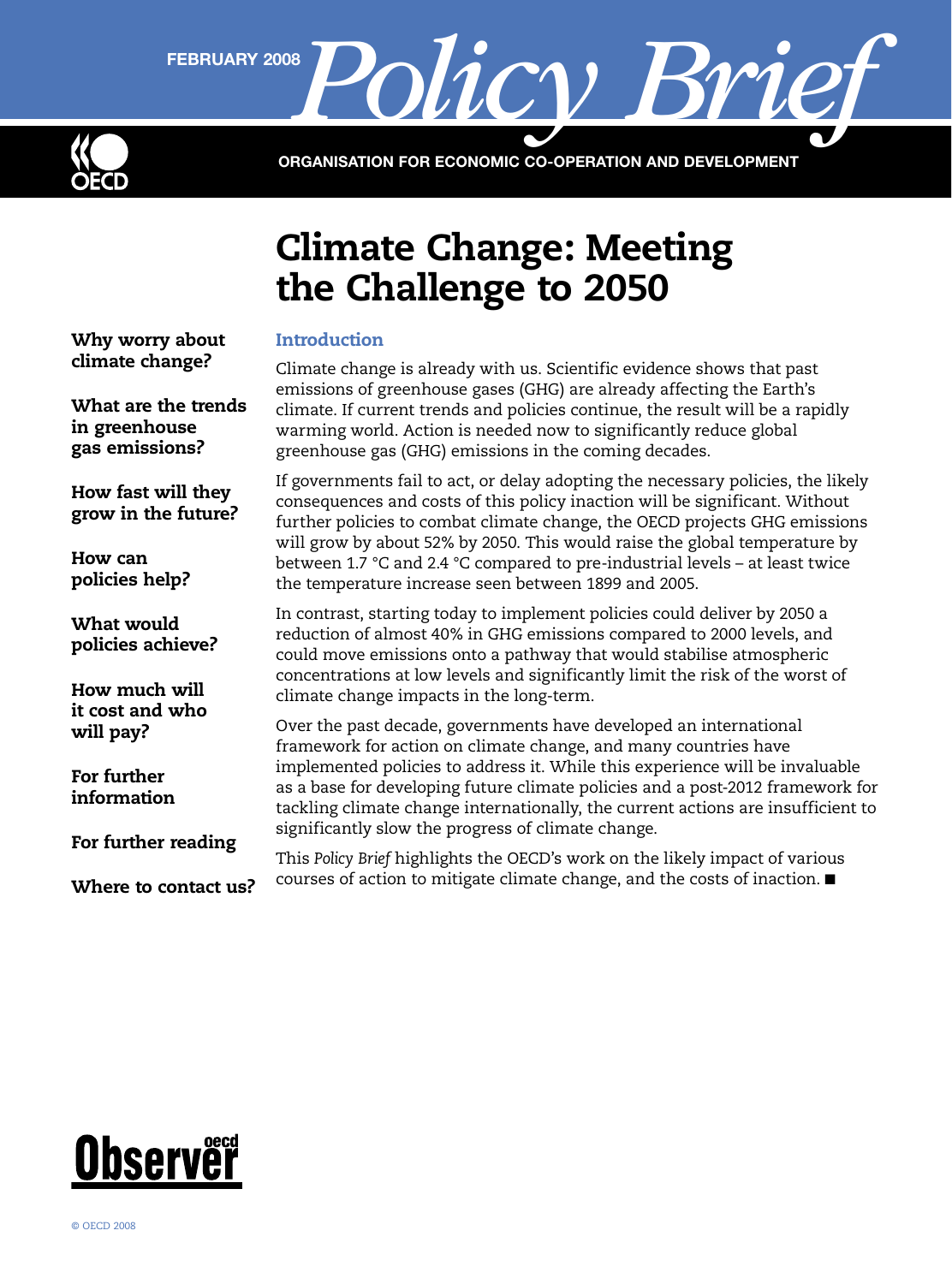<span id="page-1-0"></span>

| Why worry about<br>climate change?                     | Scientific evidence shows unequivocal warming of the climate system, and<br>the rate of change is accelerating. Melting glaciers and ice caps, and more<br>extreme weather in many areas - worse droughts, bigger tropical cyclones,<br>heavier rainfall, more wildfires - have been recorded since the 1970s. Changes<br>in ocean acidity due to increases in carbon dioxide emissions, reported for the<br>first time in 2004, are meanwhile altering ocean chemistry and may threaten<br>marine organisms.                                                                                                                                                                                                         |
|--------------------------------------------------------|-----------------------------------------------------------------------------------------------------------------------------------------------------------------------------------------------------------------------------------------------------------------------------------------------------------------------------------------------------------------------------------------------------------------------------------------------------------------------------------------------------------------------------------------------------------------------------------------------------------------------------------------------------------------------------------------------------------------------|
|                                                        | Most of the observed warming in the past 50 years has been caused by<br>human activities, particularly producing and consuming fossil fuels,<br>increasing agriculture and changing land use. These human activities have<br>increased greenhouse gas (GHG) emissions leading to changes in the Earth's<br>atmosphere. Carbon dioxide $(CO2)$ and methane levels in the atmosphere<br>are higher than at any time in the last 650 000 years. Over the past century,<br>increased CO <sub>2</sub> emissions have boosted their level in the atmosphere from<br>280 to 379 parts per million (ppm), while methane levels rose even faster,<br>from 715 to 1774 parts per billion (ppb).                                 |
|                                                        | Future projections suggest we are likely, and in some cases certain, to see all<br>these trends continue unless action is taken to reduce emissions significantly<br>below current levels. And since the effects of GHGs take some time to affect<br>the Earth's systems, particularly the oceans, it is estimated that even if GHGs<br>stabilised at today's levels, we would still see an additional increase in global<br>surface temperature of 0.8 °C-1.4 °C (compared to pre-industrial levels) by the<br>end of the 21st century. ■                                                                                                                                                                            |
| What are the trends<br>in greenhouse<br>gas emissions? | The principal gases associated with increased GHGs are carbon dioxide (CO <sub>2</sub> ),<br>methane (CH <sub>4</sub> ), and nitrous oxide (N <sub>2</sub> O). Carbon dioxide is the dominant GHG,<br>accounting for 76% of global emissions and about 83% of emissions from<br>OECD countries in 2005. Burning fossil fuels (coal, oil, natural gas) is by far<br>the largest global source of CO <sub>2</sub> emissions, accounting for 66% of global GHG<br>emissions in 2005. Power generation accounted for about one-quarter of all<br>global GHG emissions in 2005. Global CO <sub>2</sub> emissions from road transport are<br>also significant, accounting for 11% of total GHG emissions worldwide in 2005. |
|                                                        | Global human-caused GHG emissions grew 28% between 1990 and 2005. But<br>the increase was far larger in major developing countries - 70% in Brazil,<br>India and China - than in OECD countries, where emissions grew 14%.<br>Despite this, the per capita GHG emissions in BRIC countries were only about<br>one-third of those in OECD countries in 2005 (the equivalent of 5.1 tonnes of<br>$CO2$ [5.1 T CO <sub>2</sub> -eq] per person in BRIC countries compared with 15.0 T CO <sub>2</sub> -eq<br>per person for OECD countries) and this pattern continues. ■                                                                                                                                                |

| ____ |  |
|------|--|
|      |  |

KEY INDICATORS, OECD ENVIRONMENTAL OUTLOOK, ALL GHG EMISSIONS

|             | 2005 | 2030                              | 2050 | 2005 | 2030                                      | 2050 | 2005 | 2030                                      | 2050 |
|-------------|------|-----------------------------------|------|------|-------------------------------------------|------|------|-------------------------------------------|------|
|             |      | Gt $CO2$ -eq – % change from 2005 |      |      | CO <sub>2</sub> -eq per capita (t/person) |      |      | CO <sub>2</sub> -eq per GDP (kg/USD real) |      |
| <b>OECD</b> | 18.7 | 23%                               | 26%  | 15.0 | 16.8                                      | 17.0 | 0.7  | 0.5                                       | 0.3  |
| <b>BRIC</b> | 16.1 | 46%                               | 63%  | 5.1  | 6.1                                       | 6.4  | 4.6  | 2.2                                       | 1.3  |
| <b>ROW</b>  | 12.1 | 45%                               | 79%  | 5.8  | 5.9                                       | 6.0  | 2.9  | 1.6                                       | 1.0  |
| World       | 46.9 | 37%                               | 52%  | 7.2  | 7.8                                       | 7.8  | 1.3  | 0.9                                       | 0.6  |

*Source: OECD Environmental Outlook*, 2008.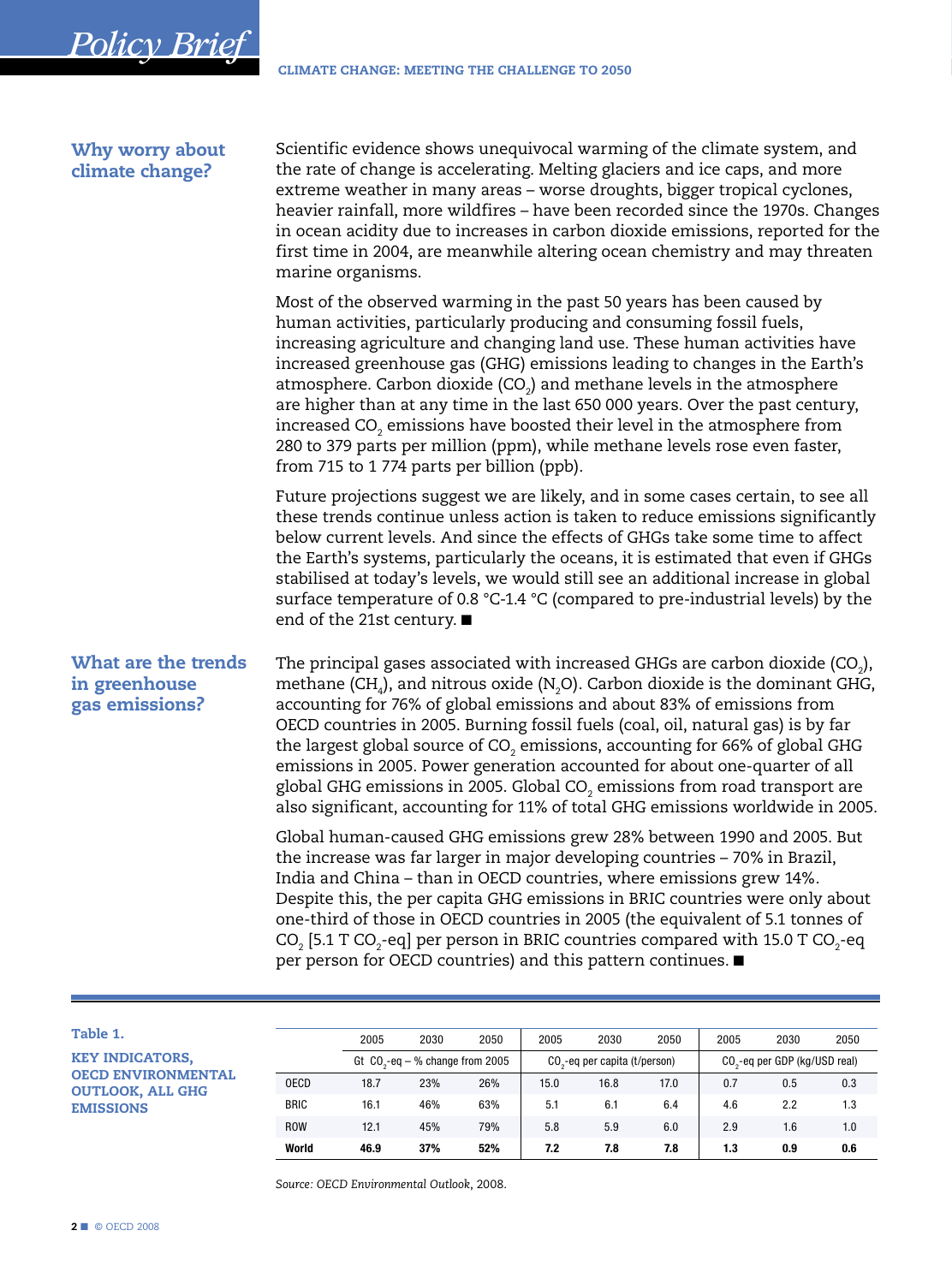<span id="page-2-0"></span>*Policy Brief*

| How fast will they<br>grow in the future? | If no new action is taken, global greenhouse gas emissions are expected to<br>grow by about 52% by 2050, according to simulations prepared by the OECD.<br>But the increase will be faster outside the OECD area; the OECD share of<br>global GHG emissions will fall to 33% in 2050 from 40%.                                                                                                                                                                                                                                                                                                                                                                                                                         |
|-------------------------------------------|------------------------------------------------------------------------------------------------------------------------------------------------------------------------------------------------------------------------------------------------------------------------------------------------------------------------------------------------------------------------------------------------------------------------------------------------------------------------------------------------------------------------------------------------------------------------------------------------------------------------------------------------------------------------------------------------------------------------|
|                                           | Energy-related CO <sub>2</sub> emissions are forecast to grow even more rapidly,<br>increasing by 78% between 2005 and 2050 if no new action is taken to curb<br>them, largely as a result of increased coal and natural gas use to support<br>growing demand for electricity. Global emissions of CO <sub>2</sub> from the transport<br>sector are meanwhile expected to double by 2050 as the demand for cars<br>increases, particularly in developing countries.                                                                                                                                                                                                                                                    |
|                                           | Methane emissions from sources such as solid waste disposal on land, animal<br>digestive processes, natural gas pipelines and rice production are projected<br>to increase in line with expanding production of animal products and rice,<br>increasing 47% from 2005 to 2050. Global $N2O$ emissions from agriculture,<br>industry and other sources will meanwhile increase by about 26% by 2050.                                                                                                                                                                                                                                                                                                                    |
|                                           | HFCs and PFCs were introduced to replace chlorofluorocarbons (CFCs), which<br>were depleting the ozone layer, but they themselves have a high global<br>warming potential and will nearly quadruple by 2050, contributing roughly 4%<br>of the total change in GHG emissions from 2005.                                                                                                                                                                                                                                                                                                                                                                                                                                |
|                                           | Though these projections may seem dramatic, they are on the low side of the<br>range of emission scenarios produced by various experts. ■                                                                                                                                                                                                                                                                                                                                                                                                                                                                                                                                                                              |
| <b>How can</b><br>policies help?          | To slow and then limit climate change will require an international effort<br>over the long term. The main international means to address climate change<br>is the UN Framework Convention on Climate Change (UNFCCC), which has<br>been ratified by 189 countries.                                                                                                                                                                                                                                                                                                                                                                                                                                                    |
|                                           | The declared objective of the UN Convention is: " stabilisation of greenhouse<br>gas concentrations in the atmosphere at a level that would prevent dangerous<br>anthropogenic interference with the climate system within a time-frame sufficient to<br>allow ecosystems to adapt naturally to climate change to ensure that food production<br>is not threatened and to enable economic development to proceed in a sustainable<br>manner." By signing the Convention, OECD countries and other industrialised<br>nations agreed to take the lead to achieve this objective, as well as to provide<br>financial and technical assistance to other countries to help them address<br>climate change.                  |
|                                           | The Kyoto Protocol, which entered into force in 2005, helps governments to<br>put the Convention into practice. In it, a number of industrialised countries<br>(the "Annex I Parties") make commitments to individual, legally binding<br>targets to limit or reduce their greenhouse gas emissions by 2008-2012. But<br>these are just the first steps towards tackling climate change. Governments<br>knew this when they adopted the Convention and the Protocol and this has<br>become even clearer today, as several large developing countries, such as<br>China and India, have seen their economies and energy demand grow rapidly<br>in the intervening years, with large increases in emissions as a result. |
|                                           | The current internationally-agreed mitigation targets apply only to                                                                                                                                                                                                                                                                                                                                                                                                                                                                                                                                                                                                                                                    |

industrialised countries and do not extend beyond 2012. Successfully limiting emissions in order to stabilise atmospheric GHG concentrations at a level

© OECD 2008 ■ 3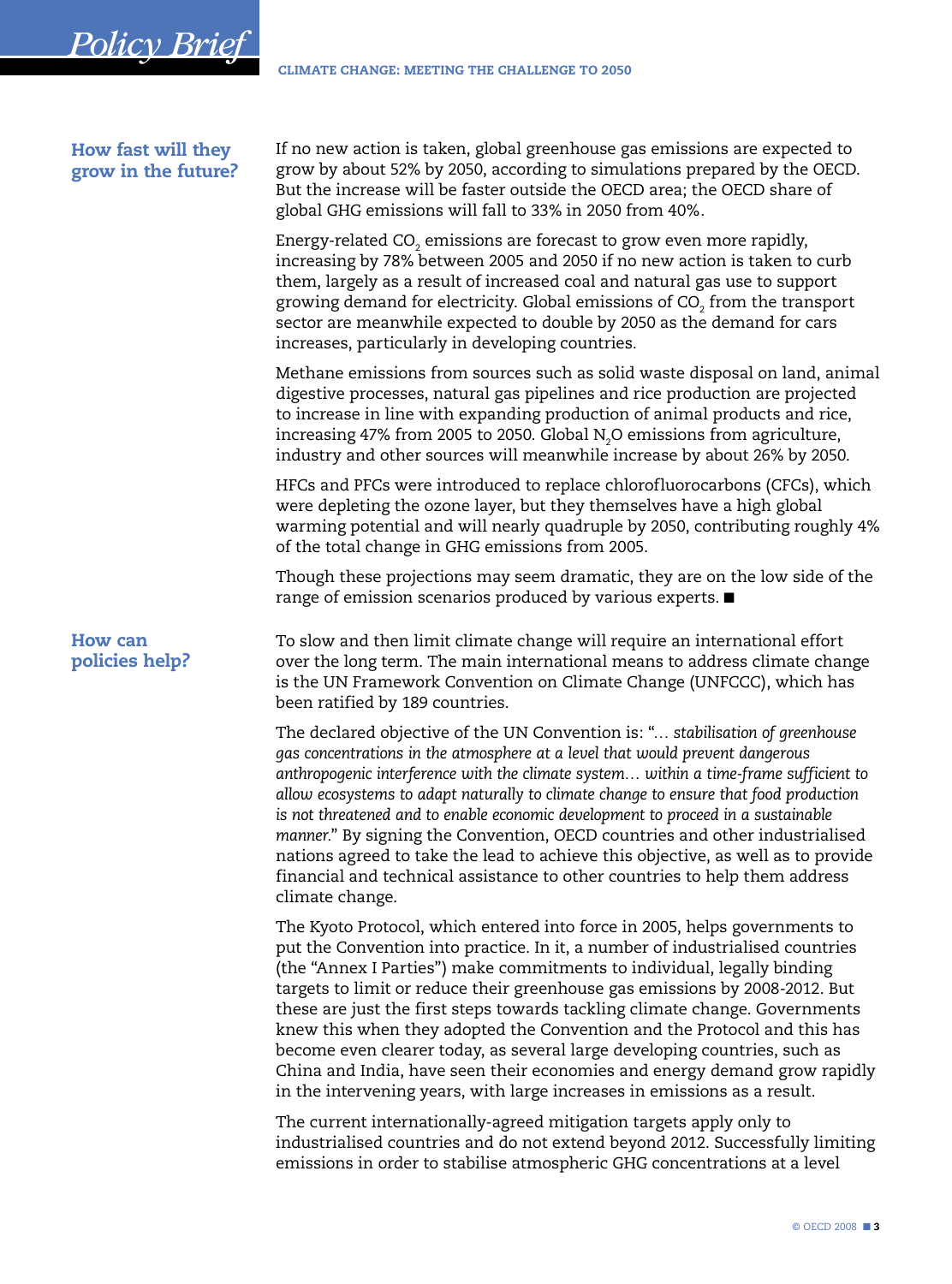<span id="page-3-0"></span>acceptable to achieve the objectives of the Convention will require the participation of all major emitting countries. The Convention and the Protocol leave it up to individual countries to decide how to achieve their current emission targets.

Industrialised countries have made some progress, albeit limited, in curbing GHG emissions since 1990. This period has seen the emergence of policies specifically designed to tackle climate change and reduce GHGs, including emission trading schemes, CO $_{\textrm{\tiny{2}}}$  and green energy taxes, voluntary measures with industry to address GHG emissions, targeted regulation (*e.g.* for CH<sub>4</sub> emissions), and collaborative research and development programmes.

Many countries have also made progress in developing "whole of government" efforts to integrate climate change into existing policy frameworks. These include using energy policy to accelerate investment in energy efficiency, and reinforcing policies on waste minimisation, landfill gas recovery and agriculture fertiliser management. All of these low-cost measures have multiple environmental and economic benefits, including reducing GHG emissions.

Less progress has been made on policies and actions to respond to the socio-economic effects of climate change ("adaptation policies"), including those from rising sea levels threatening coastal zones, or more frequent flooding, drought, heat waves or fire, depending on the region.

Along with a number of individual countries (*e.g.* Denmark, Canada, the Netherlands and the UK), the EU is now also treating the issue of adapting to climate change as a priority. In 2007, the European Commission adopted its first policy document on adaptation. The OECD also recently agreed a declaration calling for greater co-operation and attention to integrating adaptation to climate change into development assistance and national planning for development. ■

Simulations comparing the likely effects of different policies to mitigate climate change suggest two key messages: doing nothing is not an option as the consequence of inaction are high; and achieving ambitious climate stabilisation goals could be affordable – costing roughly a half a per cent of GDP by 2030 – but only if we start today and implement the least-cost solutions already available What would policies achieve?

> If nothing is done, global GHG emissions are projected to increase by 52% by 2050 (see Figure 1). This would raise global mean temperature by 1.7 °C-2.4 °C (at equilibrium, compared to pre-industrial levels) in 2050. Beyond 2050, following the Baseline of the OECD Environmental Outlook would lead to temperature rise in the long-term of 4 °C-6 °C (compared to pre-industrial levels).

And there is a risk of a "snowball" effect. Factors like reduced sea ice cover, which would change the regional albedo (reflectivity of the Earth's surface), and increased methane emissions from melting permafrost soil, could accelerate climate change even more.

But if the international community were to take action now, these trends could be slowed and limited overall. If all the major GHG emitters phased-in over several years a tax of USD 25 (escalating at roughly 2% a year) on every tonne of GHG produced, global emissions would be stabilised at 2000 levels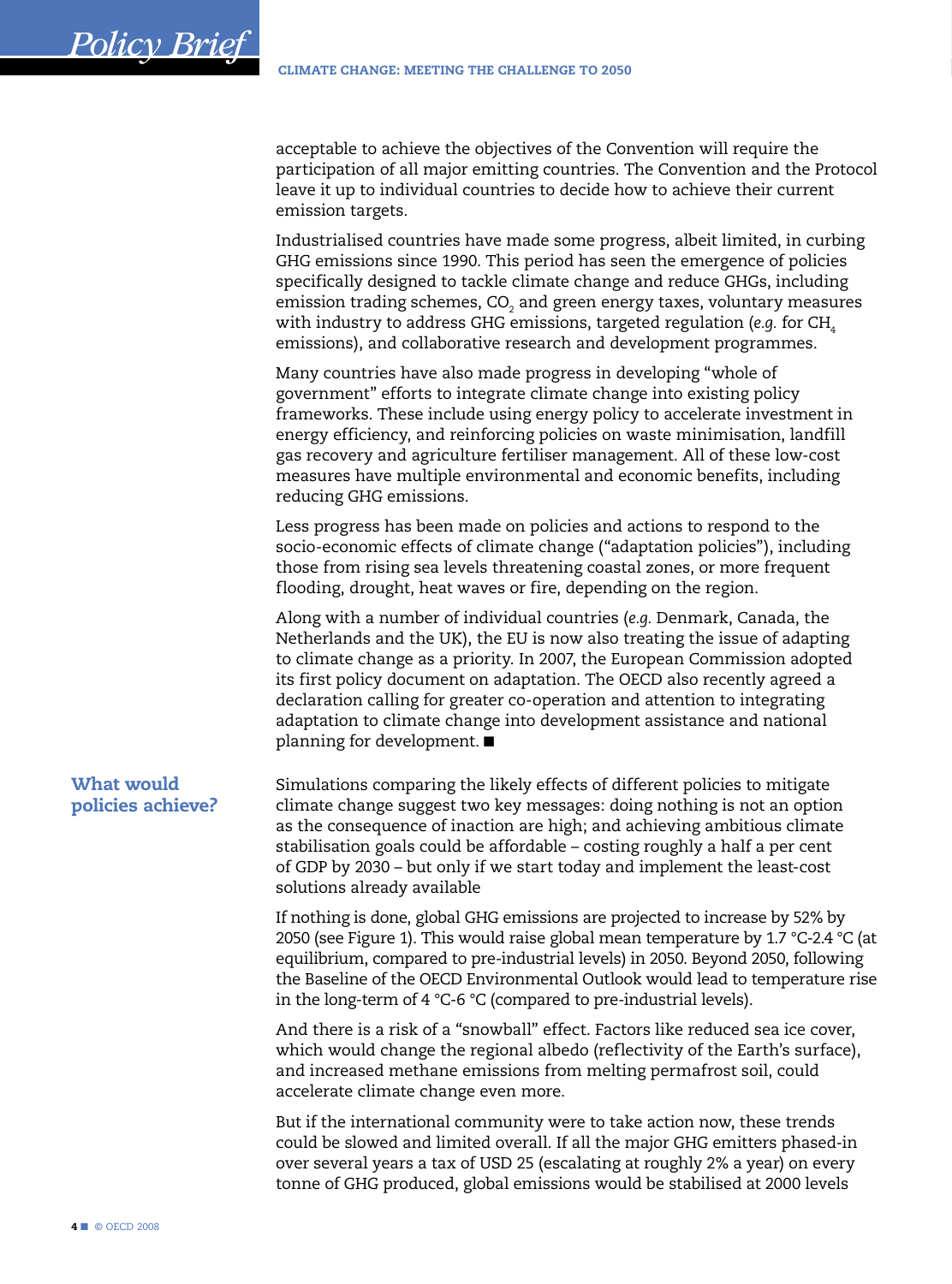by 2050. Putting in place instead an immediate tax of USD 25 per tonne of  $\text{CO}_2$ -eq imposed by all nations today would see global emissions fall to about 21% below 2000 levels by 2050.

A more ambitious scenario was also simulated, reflecting a phased-in tax set at the level necessary to limit atmospheric concentrations to 450 ppm of  $\text{CO}_2$ -eq in the atmosphere in the long term. This would lead to a reduction in global emissions by about 40% in 2050 compared to 2000 levels.

There is a difference of roughly 0.6 °C in the predicted temperature rise by 2050 between the Baseline and the "most challenging" mitigation case examined that would stabilise atmospheric concentrations of CO $_{\textrm{\tiny{2}}}$ -eq at 450 ppm. This is significant because avoiding substantial temperature change by mid-century is a starting point for achieving more aggressive long-term targets and makes it possible to limit long-term global mean temperature increases, *i.e.* to 2 °C-3 °C (at equilibrium above pre-industrial levels), and to avoid some of the most severe risks of climate change.

Reducing GHG emissions can create a "virtuous circle" that has significant co-benefits in other areas as well. Measures taken to significantly reduce GHG emissions would likely also reduce air pollution and improve human health. For example, moving emissions onto the pathway to stabilise concentrations at 450 ppm CO $_2$ -eq would also reduce sulphur oxides (SO $_{\mathrm{\star}}$ ) by 20%-30% by 2030 and nitrogen oxides (NO<sub>x</sub>) by 30%-40% compared to Baseline levels. These pollutants cause acid rain, and act as precursors to ozone formation, which affects respiratory systems and aggravates asthma. They result from fossil fuel combustion, which would be reduced under the 450  ${\rm ppm}$  CO $_2$ -eq scenario. The largest air pollution benefits would be found in some of the most rapidly developing and urbanising areas of South Asia, including India, as well as in China, Russia and North America. ■



#### IMPACTS OF POLICY SIMULATIONS ON GHG EMISSIONS TO 2050

*Policy Brief*



Note: OECD 2008 = all OECD countries apply a GHG tax of USD 25 per tonne of CO<sub>2</sub>-eq; Delayed 2020 = all countries apply the tax, starting only in 2020; Phased 2030 = OECD countries apply the tax in 2008, BRIC in 2020 and ROW in 2030; All 2008 = all countries apply the tax, starting in 2008; 450 ppm = scenario to stabilise GHG concentrations in the atmosphere at 450 ppm CO $_2$ -eq; For all USD 25 tax cases, the tax is escalating by about 2% per year after the initial year of introduction.

*Source: OECD Environmental Outlook*, 2008.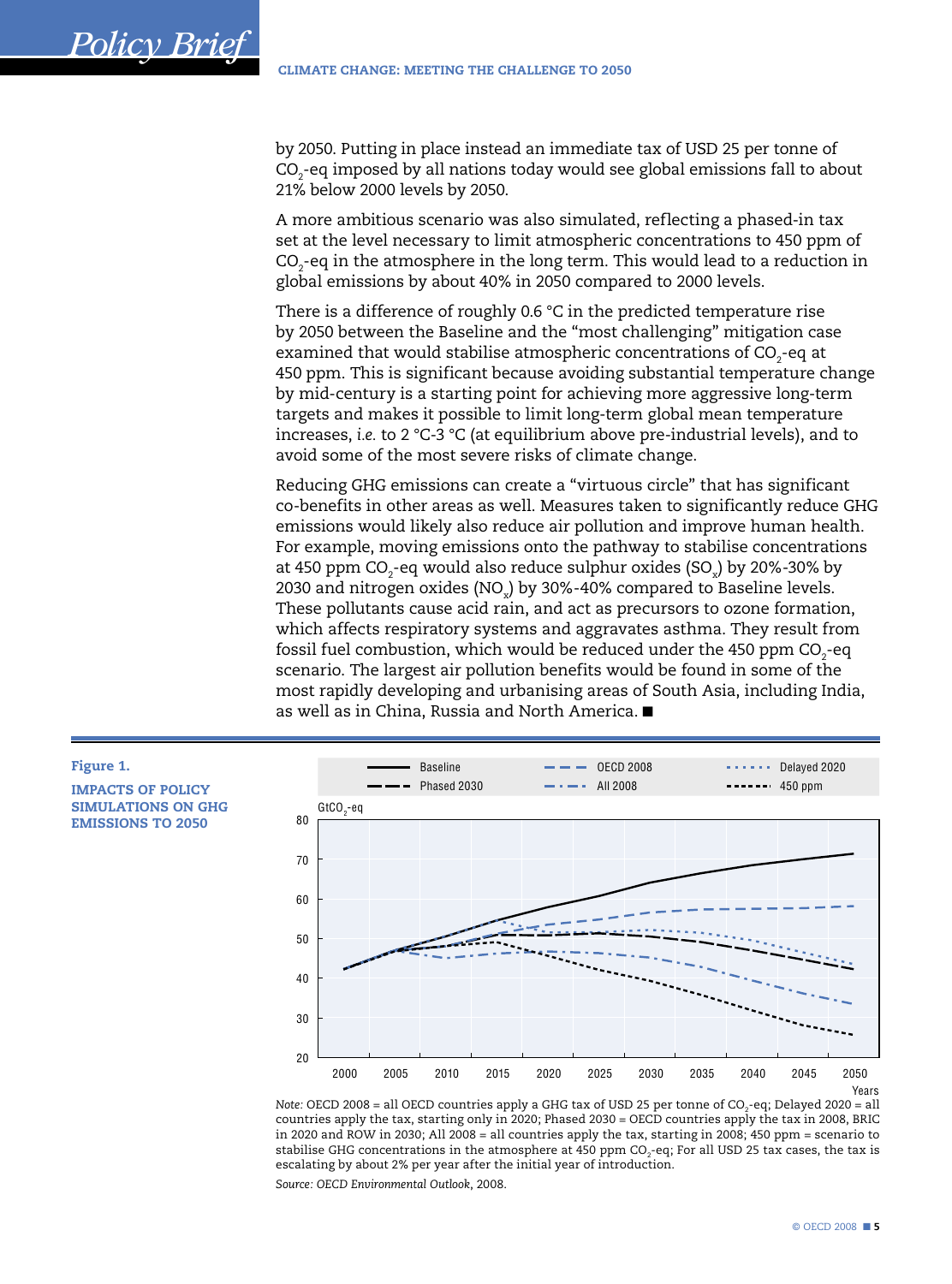How much will it cost and who will pay?

<span id="page-5-0"></span>*Policy Brief*

The global economic costs of limiting climate change are not insignificant but they are manageable, even for the most ambitious case, which stabilises concentrations at 450 ppm CO $_2$ -eq in the long-term. Total loss of GDP worldwide, compared to a "no action" scenario, would be equivalent to losing less than 0.1 percentage points of global GDP growth per year through to 2050, with an aggregate loss of 0.5% of GDP in 2030, and just under 2.5% in 2050.

The real problem is not the total cost of action, but how it would be distributed around the world, since many developing countries may face far bigger GDP losses than the industrial world if a straightforward global tax policy was used. For example, in the 450 ppm case, the OECD would lose 0.2% of GDP in 2030, and 1.1% in 2050, but Brazil, Russia, India and China (BRIC) would lose five times as much – a loss of 1.4% of GDP in 2030, and 5.5% in 2050 (see Figure 2). For BRIC, for example, this would mean that the economy would increase by a factor of 4.5 from 2005 to 2050 rather than the projected 4.8 under the Baseline.

It is expected that oil- and gas-producing countries (including Russia) would suffer the biggest GDP loss from efforts to curb climate change, whichever model is used, because of their economic vulnerability to taxing the carbon content of fossil fuels and their products. The losses would be particularly large in oil-exporting countries which subsidise national energy consumption. In the 450 ppm case, where all countries immediately adopt a tax that is phased in over time, in 2050 aggregate GDP in the oil-producing countries is estimated to be about 11% lower than the no-action scenario. Delaying the tax would roughly halve the economic loss, but would also significantly reduce the reduction in global GHG emissions. Oil-producing countries could limit their losses instead by diversifying their economies and raising the price of domestic energy to the world price.

Less developed countries would also be expected to face a reduction in economic growth over the period as a result of such a global GHG emissions tax. In part, this would reflect the fact that they have larger pools of low-cost mitigation potential, and as such the tax applied would result in relatively

#### Figure 2.

GREENHOUSE GAS EMISSIONS, BASELINE AND 450 PPM CO<sub>2</sub>-EQ CASE WITH A CAP AND TRADE BURDEN-SHARING ARRANGEMENT



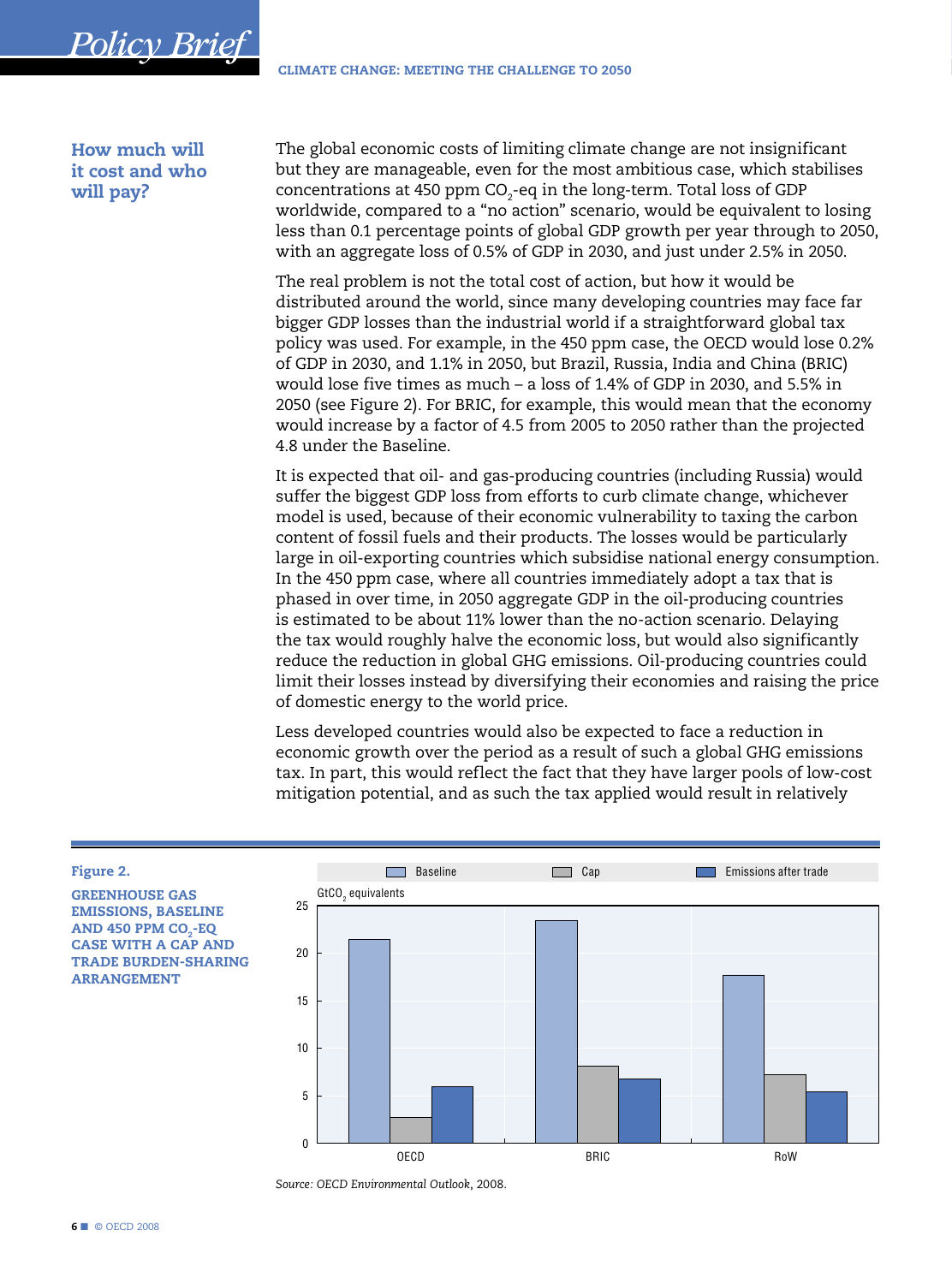<span id="page-6-0"></span>larger emission reductions in these regions. While this makes sense from an economic efficiency perspective, it is unlikely to be acceptable as it stands from the perspective of equity and fairness.

Instead, these policy simulations suggest a need for a mechanism for sharing the burden of the costs of global GHG emissions reduction action. This could be done in a number of ways, but one that seems to be acceptable to many governments is an emission trading permit system. Through differential target setting and allocation of emission permits, this would make it possible for OECD countries to carry a relatively greater financial responsibility for emission reduction than non-OECD regions, while still allowing mitigation action to take place where it is least cost, thereby keeping the global costs of mitigation low.

Under a simulation in the *OECD Environmental Outlook* of applying a cap and trade scheme to the scenario to achieve the 450 ppm stabilisation, the direct costs of mitigation in the BRIC region would be expected to fall by more than half, and those in the ROW region by four-fifths, compared to the global tax scheme, given the increased share of emission reductions taken up by industrialised OECD countries (Figure 2). The overall global costs of the mitigation effort would remain the same, but these costs would be re-distributed amongst countries.

One of the unique aspects of tackling climate change is the time lag between cause and effect. This generation pollutes but the next generation will suffer the consequences. A similar imbalance occurs geographically – the regions and countries worst-hit by the effects of climate change are expected to be those where emissions are lowest.

International efforts to deal with climate change will have to deal with all these issues when discussing how much action to take to mitigate climate change, how fast, and how to ensure that the burden and rewards are shared equitably. One thing is clear – if no action is taken, governments will be faced with an even greater challenge in the years to come. ■

# For further information

For more information about the OECD's work on climate change and the *OECD Environmental Outlook*, please contact: Jan Corfee-Morlot, tel.: + 33 1 45 24 79 24, e-mail: jan.corfee-morlot@oecd.org or Helen Mountford, tel: +33 1 45 24 79 13, e-mail: helen.mountford@oecd.org.

Note: This analysis was developed using the OECD ENV-Linkages model (a computable general equilibrium model used to study factors that impact on the economy) and the IMAGE suite of models (to make the connection to physical processes so that impacts on the environment can be estimated) from the Netherlands Environmental Assessment Agency.